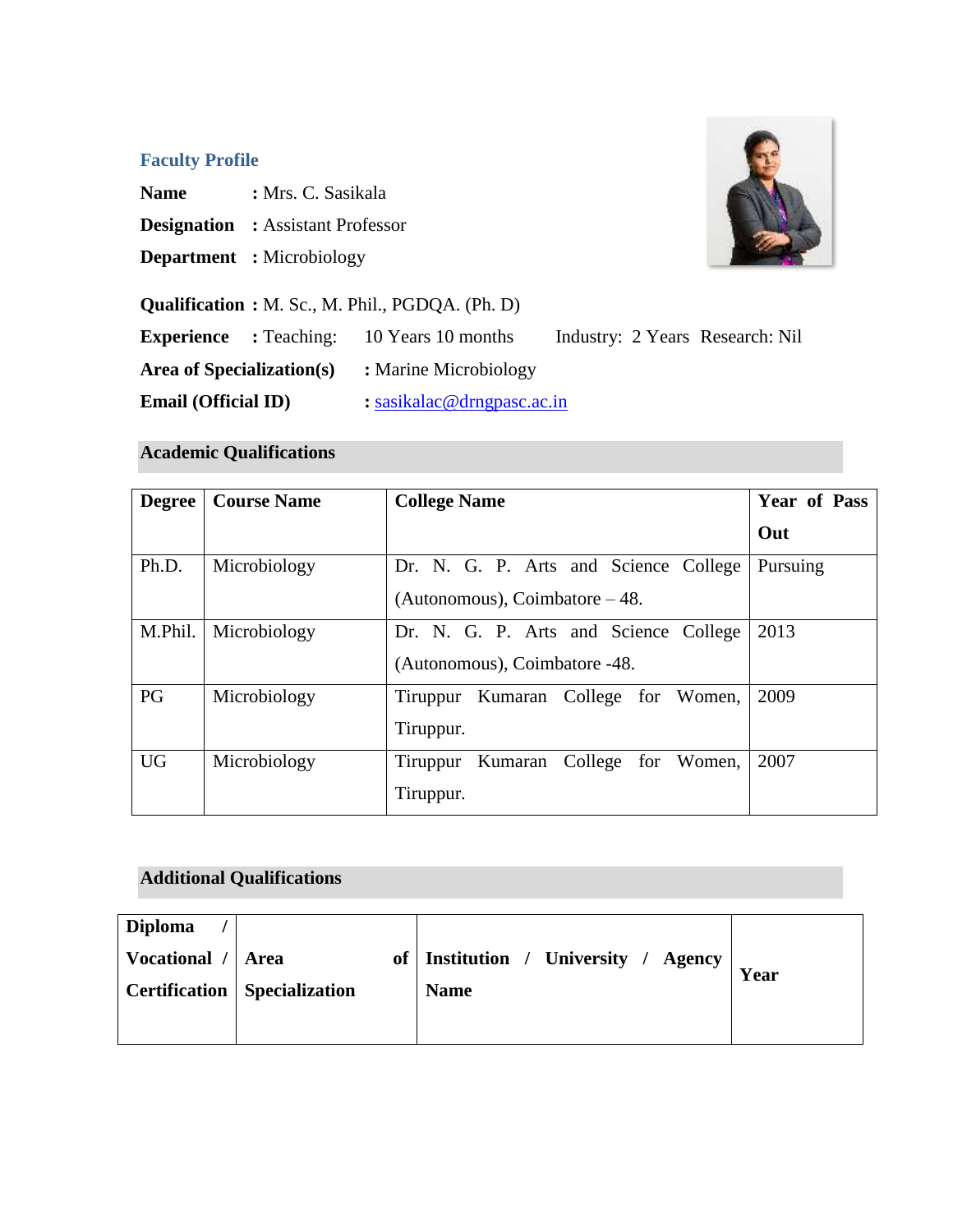| Diploma | Post      |                                       | Graduate Tiruppur Kumaran | College | for $\vert 2009 \vert$ |
|---------|-----------|---------------------------------------|---------------------------|---------|------------------------|
|         |           | Diploma in Quality   Women, Tiruppur. |                           |         |                        |
|         | Assurance |                                       |                           |         |                        |

## **Grants Received**

| <b>Event Title</b>                                                                                                       | <b>Agency</b>                        | Amount               | Date       |
|--------------------------------------------------------------------------------------------------------------------------|--------------------------------------|----------------------|------------|
| Screening for antimicrobials of seaweeds<br>from coastal area of south India against plant<br>pathogens                  | <b>TNSCST</b>                        | Rs.<br>$10,000/-$    | 26.04.2017 |
| for antimicrobial<br>of<br>activity<br>Screening<br>seaweeds isolated from south Indian coast<br>against human pathogens | <b>UGC Minor Research</b><br>Project | Rs.<br>$2,80,000/$ - | $Mar-14$   |

# **Projects**

# **Completed**

| <b>Project Title</b>                                                                                               | <b>Agency</b>                           | <b>Amount</b>        | <b>Duration</b>       | <b>Status</b> |
|--------------------------------------------------------------------------------------------------------------------|-----------------------------------------|----------------------|-----------------------|---------------|
| Screening for antimicrobials of<br>seaweeds from coastal area of<br>south India against plant<br>pathogens         | <b>TNSCST</b>                           | Rs.<br>$10,000/-$    | Dec-17 to<br>$Mar-17$ | Completed     |
| Screening for antimicrobial<br>activity of seaweeds isolated from<br>south Indian coast against human<br>pathogens | <b>UGC Minor</b><br>Research<br>Project | Rs.<br>$2,80,000/$ - | $2014 - 16$           | Completed     |
| Antagonistic activity of<br><i>Nyctanthes arbour tristis against</i><br>fungal pathogen                            | Management of<br>Dr NGPASC              | $Rs. 5000/-$         | $5-Oct-21$            | Ongoing       |

# **Research Publications (Indexed)**

**International**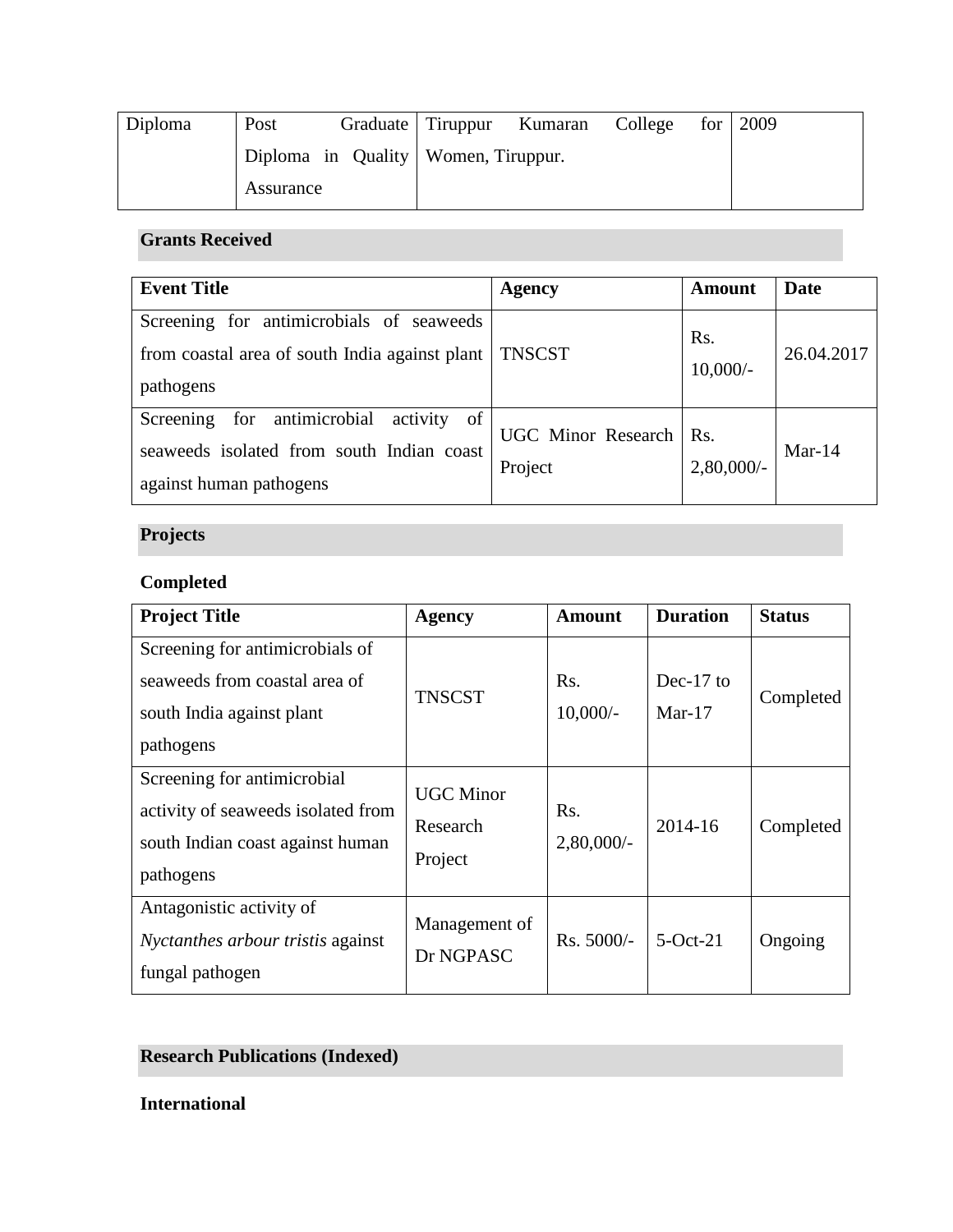- **Sasikala C,** Dr. D. Geetharamani & Swetha N, **Isolation and Characterisation of Principle Bioactive compounds from Ulva fasciata** Indo Global Journal of Pharmaceutical Sciences. Vol.12. pp 134-140. 4-02-2022 (indexed in UGC – CARE Journal List).
- Lalitha A, Amirdhavarshan S, Bharath Kumar S, Kanushika Sri J and **Sasikala C.**  Microalgal Diversity. International Journal of Research and Analytical Reviews (IJRAR). Volume 9, Issue 1, pp 900-912, 29-Jan-22.
- Sharmila R, Tamil Arrasi, Narmatha Devi G, Prasanth K, **Sasikala C**. Macroalgal Diversity. International Journal of Research and Analytical Reviews (IJRAR). Volume 9, Issue 1, pp 823-840, 29-Jan-22.
- Moses Fernandez A, **Sasikala C.** Antibacterial and phytochemical analysis of Cinnamon bark (Cinnamomum zeylanicum) extract against clinical pathogens. International Journal of Pharmaceutical Research and Applications, Volume 6, Issue 6, pp 306-310, 27-Nov-21.
- Kavipriya D, **Sasikala C**. Characterisation and Formulation of Cosmetic Product from the Seaweed Eucheuma Spinosum, International Journal of Creative Research Thoughts,Volume 9, Issue 8, pp 196-210, Aug 2021.
- Nathiya E, **Sasikala C**. Fermentation of Amla Juice by Probiotic Lactic acid bacteria, International Journal of Creative Research Thoughts, Volume 9, Issue 8, pp 167-172, Aug 2021.
- Mynumathi Maragatham, Swathi Selvaraj, **Sasikala Chenniyappan.** A Study on Algae Diversity in Different Aquatic Area around Coimbatore, International Journal of All Research Education and Scientific Methods, Volume 9 Issue 5, pp 1000-1004, May 2021.
- **C. Sasikala,** D. Geetharamani, Swathi, Invitro screening of Anticandidal activity of microalgae Dispora cuneiformis, Invitro screening of Anticandidal activity of microalgae Dispora cuneiformis, Volume 5 Issue 6, pp 2455-2631, June 2020.
- Evetha K, **Sasikala Chenniyappan** & Geetharamani Durairaj Bioremediation of dairy effluent and mass production of algal biofertilizer International Journal of Scientific Development and Research. Vol. 5. Issue.6, pp.131-135, June 2020.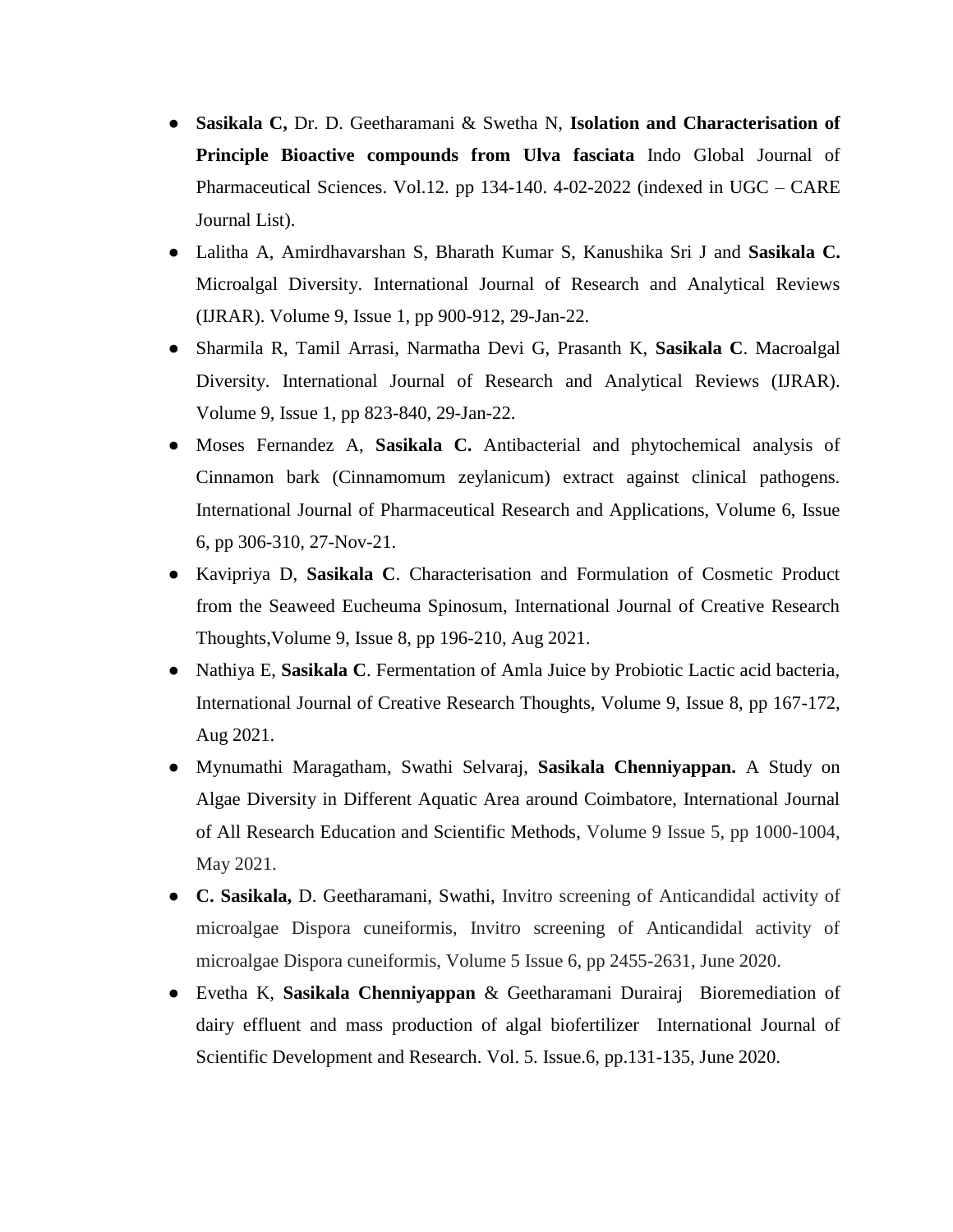- Mynumathi Maragatham, **Sasikala Chenniyappan,** Geetharamani Durairaj, Designing Media from Domestic waste to enhance growth of Chlorococcum humicola and its application of Mosquito control, Vol.5 Issue 5. pp 102-111, May 2020.
- Evetha K, **Sasikala Chenniyappan** & Geetharamani Durairaj **Extraction of pigment from Pomegranate (***Punica granatum***) flower used for various applications**  International Journal of Pharmacy and Biological Sciences. Vol. 10. Issue.1,pp.93-98, 2020.(UGC approved journal)
- **Sasikala C** & Dr. D. Geetharamani **Study on Bioactive compounds of** *Jania rubens* **against Methicillin and Vancomycin Resistant** *Staphylococcus aureus* International journal of Pharmaceutical Sciences and Drug Research. Vol.11.issue.6 pp. 409-415, 2019 (indexed in UGC Care list).
- **Sasikala C** & Dr. D. Geetharamani **Comparative study on antimicrobial activity of seaweeds** Asian journal of pharmaceutical and clinical research. Vol.10.issue12. pp. 384-386. 13-Sep-17 (indexed in Scopus and UGC approved ).
- **Sasikala C** and Dr. S.S. Sudha. **Phycoremediation of textile dying effluents with algal species from Aquatic origin.** Scrutiny International Research Journal of Microbiology and Biotechnology (SIRJ-MBT). Vol.2.issue.1.pp.7-18. 28-Feb-2015. pp.82-96. 2016. ISBN:13:978-81-932645-9-1.

#### **National**

- **Sasikala C, Geetharamani D and Amuthavalli,** Antibacterial activity of Jania rubens from gulf of Mannar, south coast of India **Indian Journal of Natural Products and Resources** Vol. 12(3), September 2021, pp. 451-458 (indexed in Scopus and UGC approved).
- **Sasikala C** and Geetharamani D. **Antimicrobial activity of Seaweeds against Human pathogenic Organisms** IAAM proceedings pp.82-96. 2016. ISBN:13:978- 81-932645-9-1.
- **Sasikala C**, Jaya Prasana K and Tamil selvi "**Isolation and Identification of**  *Flavobacterium multivorum* **from marine samples and characterizing their major pigment Zeaxanthin for its applications**". ISHM 12 Research Paper Proceedings (DBT and ICMR sponsored), pp. 328–339. 2012. ISBN:978-1–4507–5165–0.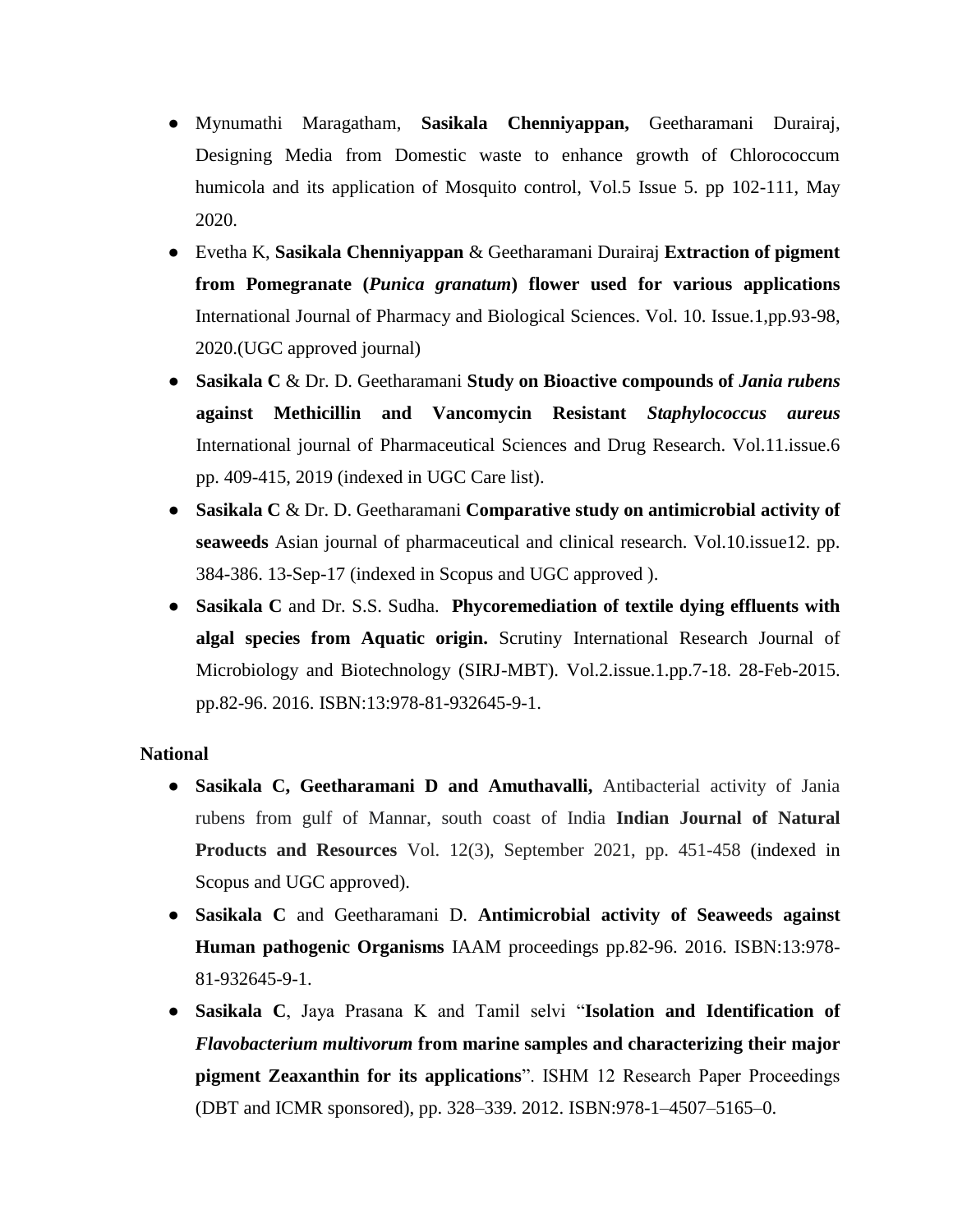#### **Presentations in Conference**

- "**Investigation of Antibacterial activity of** *Caulerpa toxifolia* **on Human pathogens**'' in National Level Seminar on the "Foodborne Pathogenesis and its Biocontrol", School of Biotechnology, Dr. G. R. Damodaran College of Science (Autonomous), Coimbatore, 10-Jan-19 & 11-Jan-19.
- **"Seaweed An absolute Nutritional Supplement"** in two day National Conference on Microbial Biotechnology for Sustainable Agriculture and Food Safety (NMSFS 2017) organized by Department of Microbiology and Biotechnology, Karpagam University on 27-July-17 & 28-July-17.
- **"Health care"** in the National level technical symposium on "Innovations in Biotechnology for Sustainable Development – Clean and Green Technology" (Evogen 2K16) organized by the department of Biosciences and technology, Karunya University on 18-Oct-16 &19-Oct-16.
- **Antibacterial activity of seaweeds on human pathogens**, National Conference at CME National Seminar on Advances in Basic and Clinical immunology, Department of Zoology, Bharathiar University, Coimbatore, 15-Sep-15 & 16-Sep-15.
- **Isolation and characterization of algal species from aquatic origin for dye degrading efficiency**, National seminar on Bioprospecting for Today's World, Department of Microbial Biotechnology, Bharathiar University, Coimbatore, 8-Jan-14.
- **Decolourisation of textile dyeing effluents using algal species isolated from**  aquatic origin, 11<sup>th</sup> IAAM National Conference on "Recent Developments in Microbiology, Biochemistry and Biotechnology", P. S. G. College of Arts and Science College, Coimbatore, 29–Nov-13 & 30-Nov-13.
- **Probiotics,** Dr. GRD College of Science, Coimbatore, 2008.
- **State Level Symposium on Advancements in Biosciences,** Tiruppur Kumaran College for Women, Tiruppur, 9-Jan-08.
- Poster on **"Application on Nanotechnology"**, National seminar on Emerging scenario in Microbial Biotechnology, KSG College of Arts and Science, Coimbatore, 2007.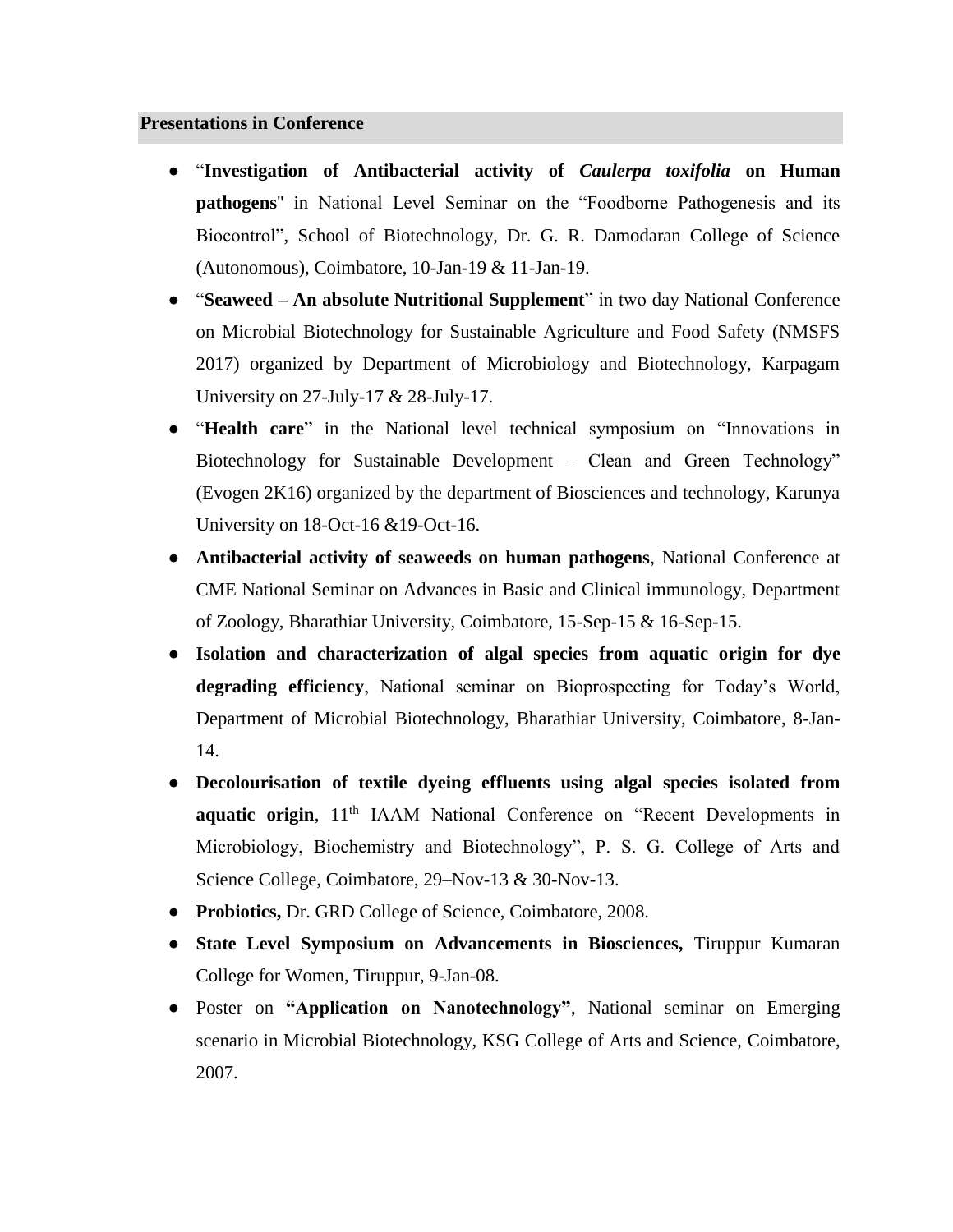- **Model of Methane production**, First Youth Agricultural Science Congress, Tamilnadu Agricultural University, Coimbatore, 15-Feb-07.
- **Production of Genetically Modified Crops**, ACME Association, Tiruppur Kumaran College for Women, Tiruppur, 28-Sep-06.

#### **Participation in Conference**

- Online Conference on **"Prevalent and Prospective Paradigms in Machine learning for Applications in Biology",** Nirmala College for Women (Autonomous), Coimbatore, 24-Feb-22 & 25-Feb-22.
- **Genomics and proteomics in Bioprospecting – role in health care development,** Department of Biotechnology, Dr. N. G. P. Arts and Science College, Coimbatore, 21-Dec-16.
- DBT sponsored the National Conference on "**Changing Disease Profile: Challenges Facing Basic and Translational Research in India**" organised by the Department of biochemistry at Dr. N. G. P. Arts and Science College (Autonomous), Coimbatore on 5-Oct-16 &6-Oct-16.
- **Production and Applications of Microbial Products in Diverse Sectors** (PAMPDS - 2016), Department of Microbiology, Selvamm Arts and Science College (Autonomous), Namakkal, 6-Apr-16& 7-Apr-16.
- Indian Association of Applied Microbiologists "**Sustainability, Challenges and Advances in Biological sciences**, Muthayammmal College of Arts and Science, Namakkal, 18-Dec-15 & 19-Dec-15.
- National Conference on **"Biotechnology – Present and Future", Department of Biotechnology,** Dr. N. G. P. Arts and Science College, Coimbatore, 26-Sep-13 & 27- Sep-13.
- One day National Conference on "**Recent Trends in Medicinal Plants and Their Products"** Department of Biochemistry and Clinical Laboratory Technology, Dr. N. G. P. Arts and Science College, Coimbatore, 18-Sep-13.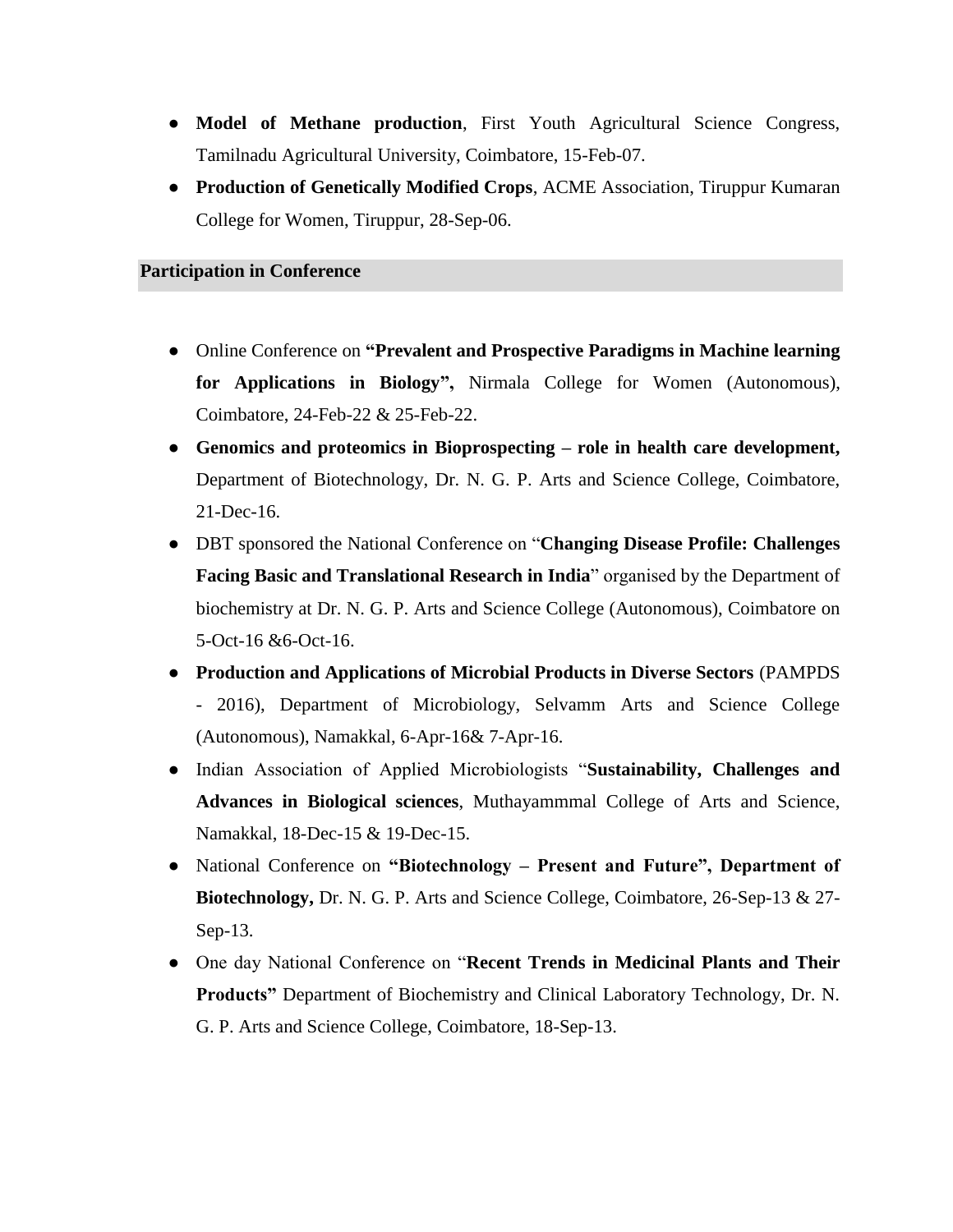- National level conference on "**Bio-Medical Waste Management**" Department of Hospital Administration, Dr. N. G. P. Arts and Science College in association with Confederation of Indian Industry, Coimbatore, 28-Sep-12.
- National Level Conference on "**The Role of Informed Consent in Clinical Decisions and Research in Hospitals**" Department of Hospital Administration, Dr. N. G. P. Arts and Science College, Coimbatore, 26-Aug-11.
- State level symposium on "**Advancements in biosciences**"*,* Tirupur Kumaran College for women, Tirupur, in 2008.

#### **Participation in Seminars**

- **Food borne pathogenesis and its biocontrol**, School of Biotechnology, Dr. G. R. Damodaran College of Science (Autonomous), Coimbatore, 10-Jan-19 &11-Jan-19.
- National Seminar on "**Production and Applications of Microbial Products in Diverse Sectors (PAMPDS - 2016)**" Department of Microbiology, Selvamm Arts and Science College (Autonomous), Namakkal, 6-Apr-16 & 7-Apr-16.
- **Modern Scenario in Nanomedicine,** Department of Biochemistry and Clinical Laboratory Technology, Dr. N. G. P. Arts and Science College, Coimbatore, 22-Sep-11.
- **Current Scenario in Life Sciences,** Kongu Arts and Science College, Erode, 26-Sep-08.
- National Seminar on "**Microbial Technology MT-'08"** Department of Microbiology, Dr. G. R. Damodaran College of Science, Coimbatore, 19-Mar-08 & 20-Mar-08.

## **Participation in Workshop**

- Two day workshop on "NGS; 16S Metagenome Sample to Data" Ganga Orthopedic Research and Education Foundation. Coimbatore, 17-Dec-21 & 18-Dec-21.
- National Level Workshop on **Molecular Diagnostics for Pathogenic Bacteria – IV**, Institutional Biosafety Committee, BIT and Molecular Diagnostics and Bacterial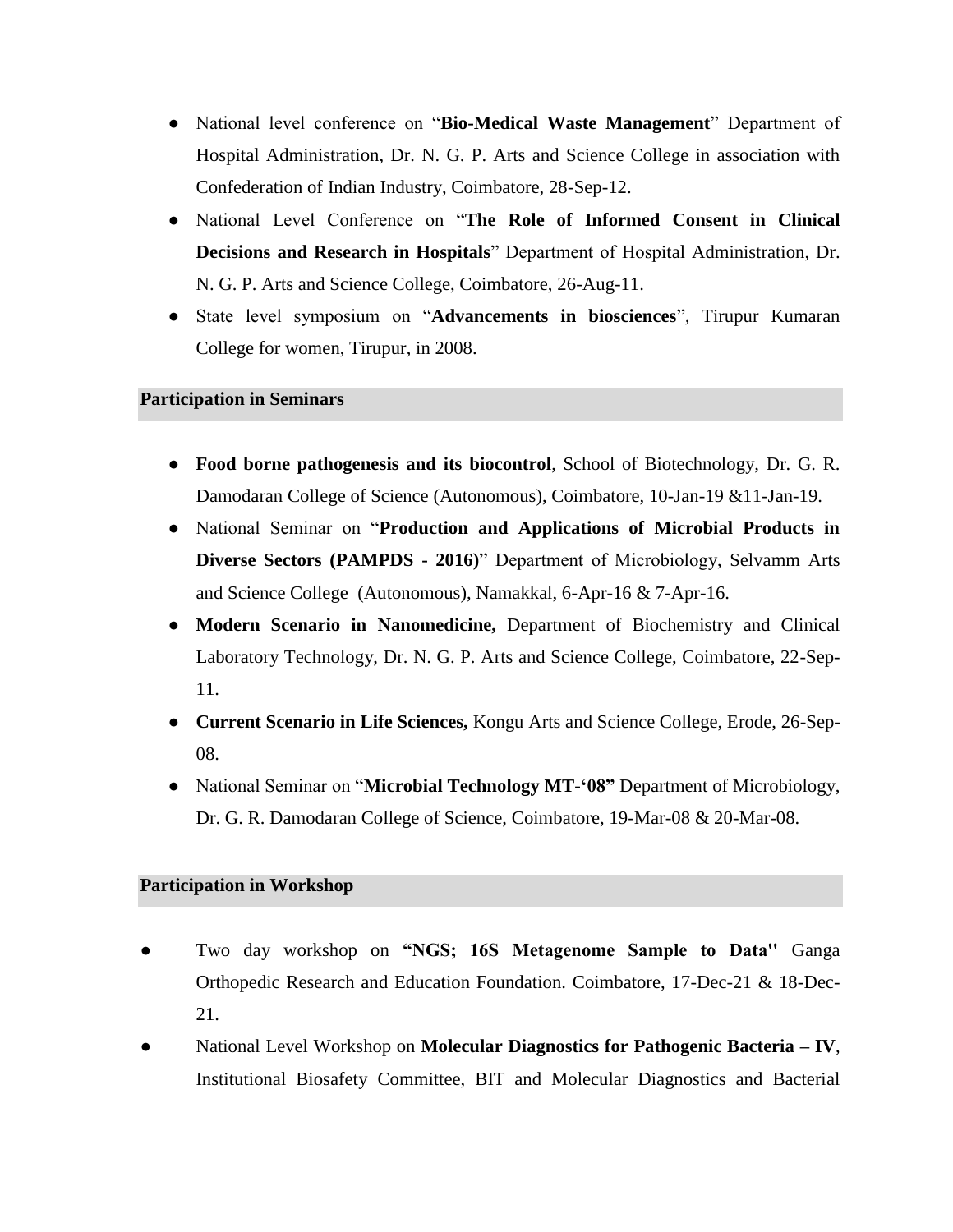Pathogenomics Research Laboratory, Department of Biotechnology, Bannari Amman Institute of Technology, Sathyamangalam, 22-June-19.

- **Hands on Training in Animal Tissue Culture Techniques** under DBT Star College Scheme, Department of Biotecchnology, Dr. N. G. P. Arts and Science College (Autonomous), Coimbatore, 30-Mar-19.
- International Workshop sponsored by DST-DAAD-PPP on **Health Risk Assessment of Nanoparticles,** Faculty of Basic and Applied Science and Biosciences, Dr. N. G. P. Arts and Science College (Autonomous), Coimbatore, 5-Dec-18 to 7-Dec-18.
- Two day national workshop on "**Prospects and Challenges in Algal Studies**' ' organized by The research and postgraduate department of Botany, Catholicate College, Pathanamthittam, Kerala Sponsored by KSCST on 5-Oct-18 & 6-Oct-18.
- Science Academies Lecture Workshop on "**Biodiversity and Bioprospection**" sponsored by IASc Bengaluru, INSA New Delhi and NASI, Allahabad Organized by PG and Research Department of Microbiology, Hindusthan College of Arts and Science on 2-Mar-18 & 3-Mar-18.
- Science Academies Lecture workshop on **"DNA Technologies in Revisiting Biology",** Department of Biochemistry, Dr. N. G. P. Arts and Science College (Autonomous), Coimbatore, 27-July-17 to 29-July-17.
- One day workshop on **Analysis of spectral data** organized by Centre for research and Department of Chemistry at Dr. N. G. P. Arts and Science College (Autonomous), Coimbatore on 30-Jan-17.
	- **Science Academies Lecture workshop on Interdisciplinary approach of Research in life sciences**, Department of Zoology, PSGR Krishnammal College for Women, Coimbatore, 19-Dec-14 & 20-Dec-14.
	- **Clinical laboratory training**, PSG Institute of Medical Sciences and Research, Coimbatore, 17-May-06 to 31-May-06.
	- **Training programmes on Chromatography and Electrophoresis techniques**, AWE Care Biotech Research Division, Erode, 19-Dec-07 to 22-Dec-07.
	- **Training programme on "Preparation of Value Added Products from sea foods**, Karunya University, 25-July-08.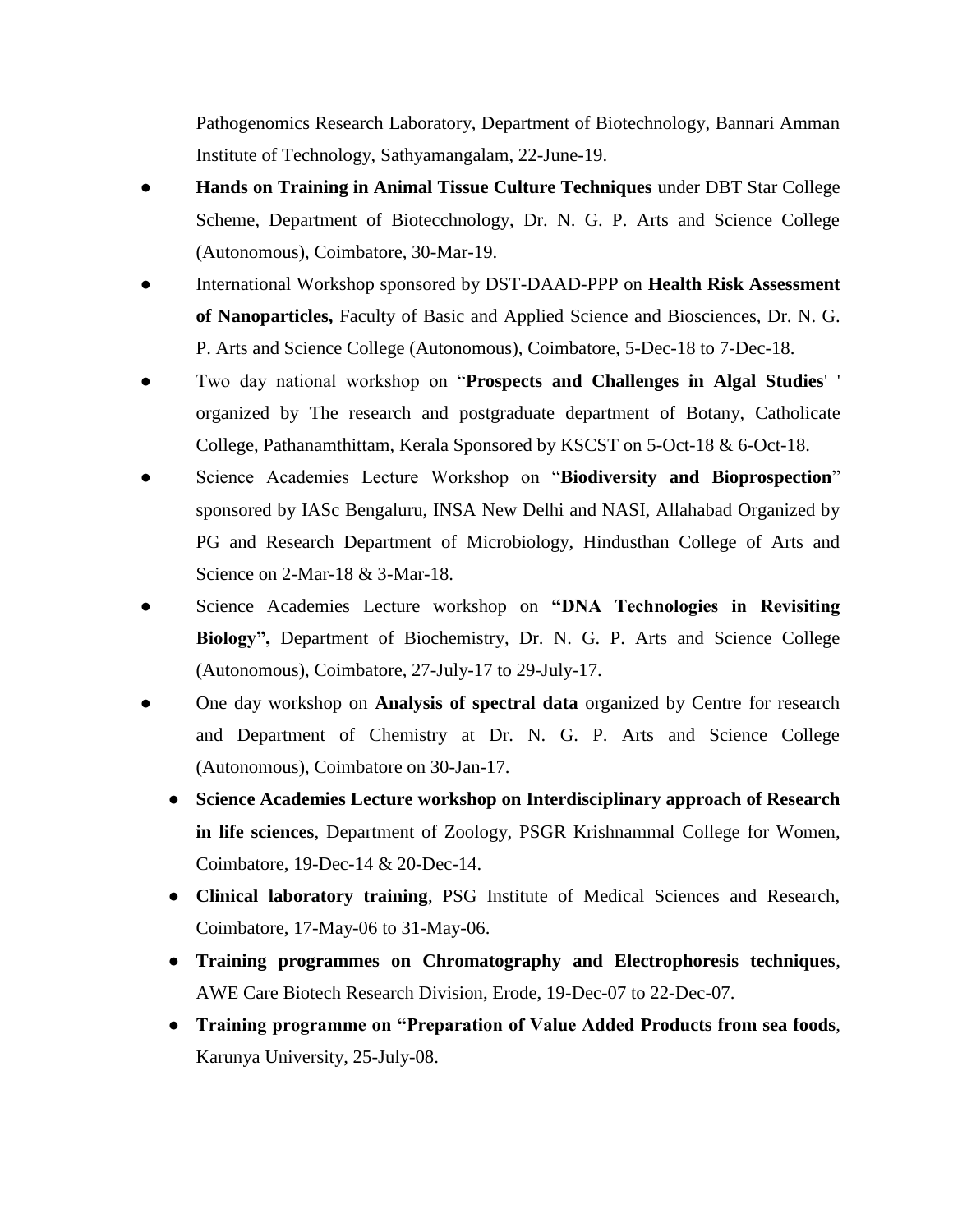● **Industrial training**, Aavin Cooperative Milk Producers Union Ltd, Erode, 5-Jun-06 to 14-Jun-06.

#### **Participation in Orientation Programme / Short Term Courses**

- UGC sponsored a short term course on **Research Methodology** conducted by UGC Human Resource Development Center, Bharathiar University held from 18-Jan-18 to 24-Jan-18.
- **Diploma in UNIX & C,** CSC Computer Education, TIruppur, 10-Aug-16 to 11-Dec-16.

#### **Participation in Faculty Development Programme**

- Seven day Online Faculty Development Programme on **"Research Methodology and Pedagogy for Tertiary Education"** Faculty Development Cell and IQAC, Dr. N.G.P. Arts and Science College, Coimbatore, 15-June-21 to 21-June-21.
- Seven Day Faculty Development Programme on **"NAAC Revised Accreditation FrameWork and OBE Assessment Methodology"** Faculty Development Cell and IQAC, Dr. N.G.P. Arts and Science College, Coimbatore, 27-May-19 to 2-June-19.
- Seven Day Faculty Development Programme on **"Quality Measures in Higher education**, Dr. N.G.P. Arts and Science College, Coimbatore, 3-Dec-18 to 9-Dec-18.
- One day workshop on **Revised Assessment and Accreditation Framework of NAAC** organized by Sri Ramakrishna Mission Vidyalaya College of Arts and Science, Coimbatore on 27-Oct-18.
- NAAC sponsored a two days national workshop on "**Curriculum Enrichment in Higher Education**" in Periyar University, Salem on 28-Mar-16 & 29-Mar-16.
- Faculty Development Programme on "**Emotional Intelligence'** conducted by ICT Academy of Tamilnadu, Chennai and Dr. N. G. P. Arts and Science College, Coimbatore on 19-Jan-16 & 20-Jan-16.
- National conference on **"Emerging Education Models for 21st Century Learners** (NCEEM - 2015), Association of Principals of Colleges of Bharathiar University jointly with UGC – Human Resource Development Centre of Bharathiar University at Dr. N. G. P. Arts and Science College, 1-Aug-15.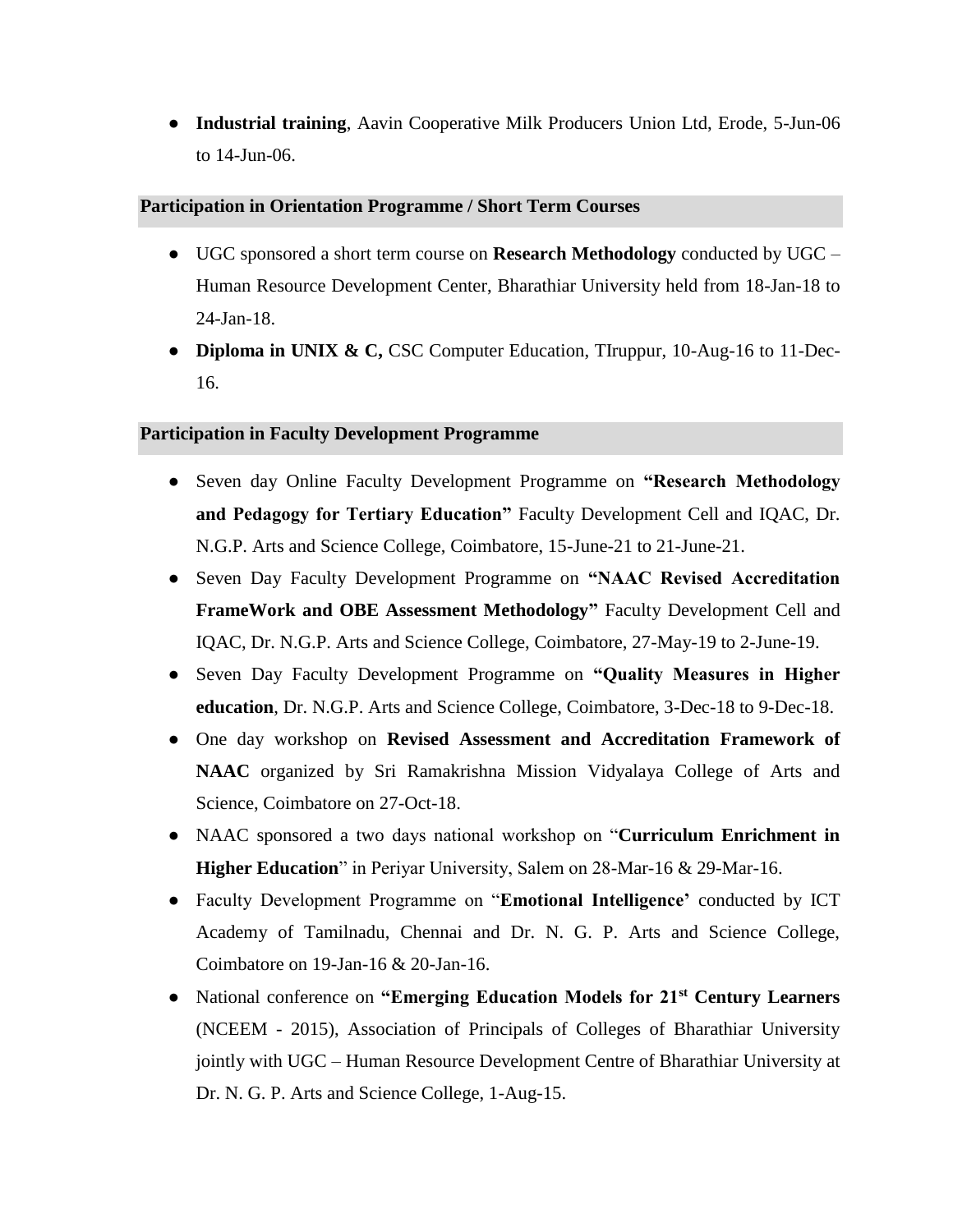#### **Conference / Seminar / Workshop Organized**

- Organizing Member, **International Seminar on Perspectives of Nanotechnology in Medical Applications,** Department of Microbiology, Dr. N. G. P. Arts and Science College (Autonomous), Coimbatore, 27-Nov-21.
- Organizing Member, **National Symposium on Graduate Research – 20,**  Department of Biochemistry, Biotechnology, Microbiology and Food Science and Nutrition, Dr. N. G. P. Arts and Science College (Autonomous), Coimbatore, 21-Feb-20 & 22-Feb-20.
- Organizing Member, DST SERB sponsored National Seminar on **Computing Platforms for Biological Big Data Analytics,** Department of Information Technology and Department of Microbiology, Dr. N. G. P. Arts and Science College (Autonomous), Coimbatore, 5-Feb-20 & 6-Feb-20.
- Organizing Member, 10<sup>th</sup> Louis Pasteur Memorial National Symposium on "**Nanotechnology in Drug Delivery – A tool for Biology and Medicine" (PSNDD– 2017),** Department of Microbiology, Dr. N. G. P. Arts and Science College, Coimbatore, 15-Sep-17.
- Organizing Member, **DBT Inspire Internship Science Camp**, Dr. N. G. P. Arts and Science College, 26-Dec-16 to 30-Dec-16.
- Organizing Member, 14th National conference of IAAM on "**Transitional and Translational Scenarios in Biological Sciences**", Dr. N. G. P. Arts and Science College, Coimbatore, 9-Sep-16 & 10-Sep-16.
- Organizing Member, VIII Louis Pasteur Memorial Symposium on "**Causatives and Curatives of Infectious Diseases (CCID - 2015)**", Department of Microbiology, Dr. N. G. P. Arts and Science College, Coimbatore, 19-Aug-15.
- Organizing Member, **Cervical Cancer Awareness Programme among Cotton Mill Women Workers**, Department of Microbiology catalysed and Sponsored by TNSCST Chennai under the Dissemination of Innovative Technology.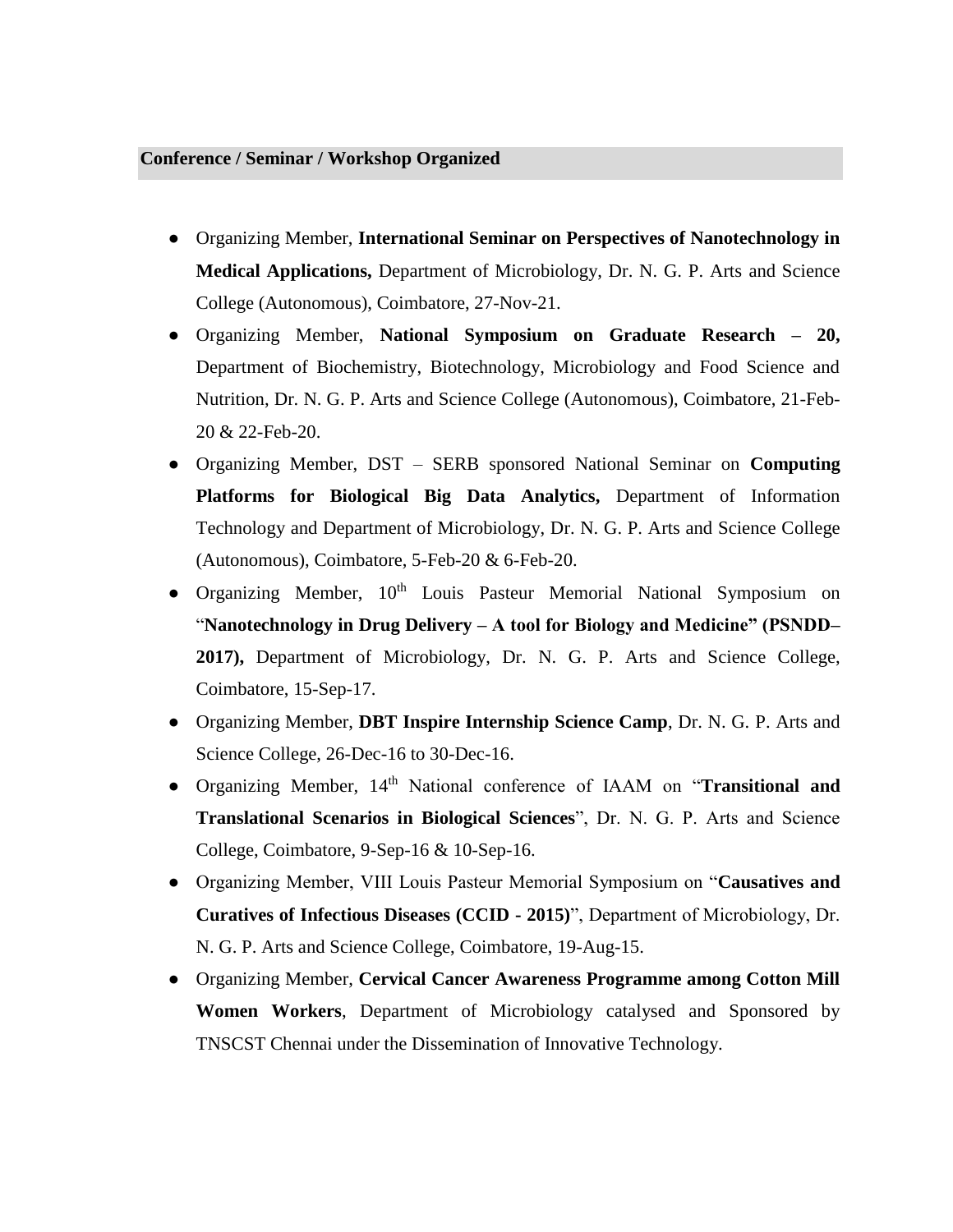- Organizing Member, VII Louis Pasteur Memorial Symposium on **Momentous Microbes from Menace to Marvel – PSMM 2014**", Department of Microbiology, Dr. N. G. P. Arts and Science College, Coimbatore, 20-Aug-14.
- Organizing Member, VI Louis Pasteur Memorial National symposium on "**Perception of Microbes in Human Health Environment (PSPM - 2013)**", Department of Microbiology, Dr. N. G. P. Arts and Science College, Coimbatore, 4- Aug-13 &5-Aug-13.
- Organizing Member, Louis Pasteur Memorial International symposium on "**Harnessing Microbes for Human Health and Resource Recuperation**", Department of Microbiology, Dr. N. G. P. Arts and Science College, Coimbatore, 22- Aug-12
- Organizing Member, **Science Expo 2011**, Department of Microbiology, Dr. N. G. P. Arts and Science College, Coimbatore, 27-Sep-11 to 29-Sep-11
- Organizing Member, IV Louis Pasteur Memorial National symposium on "**Biopharmaceuticals – Their applications in Disease Prevention and Health Promotion (NSBP 2011)**" Department of Microbiology, Dr. N. G. P. Arts and Science College, Coimbatore, 4-Aug-11& 5-Aug-11.

## **Acted as Invited Speaker /Resource Person**

● **Mrs. C. Sasikala** has been invited as Resource person for **"Alumni Elite Carnival (2021-22)"** to deliver a talk on **"Bioprospecting"** organized by Department of Microbiology, **Tiruppur Kumaran College for Women** on 6-Aug-21.

## **Editor in Newsletter**

- **Sasikala C,** Managing Editor, Faculty of Biosciences Newsletter 2019-2020, Vol. 1(1), ISBN Number: 978-81-951892-2-9.
- **Sasikala C,** Managing Editor, Faculty of Biosciences Newsletter June 2018- May 2019, Vol. 1(1), ISBN Number: 978-81-938118-3-2.

## **Online Courses completed**

• Cell Culture Technologies (8 week) Feb-Apr 2020, Indian Institute of Technology, Kanpur.